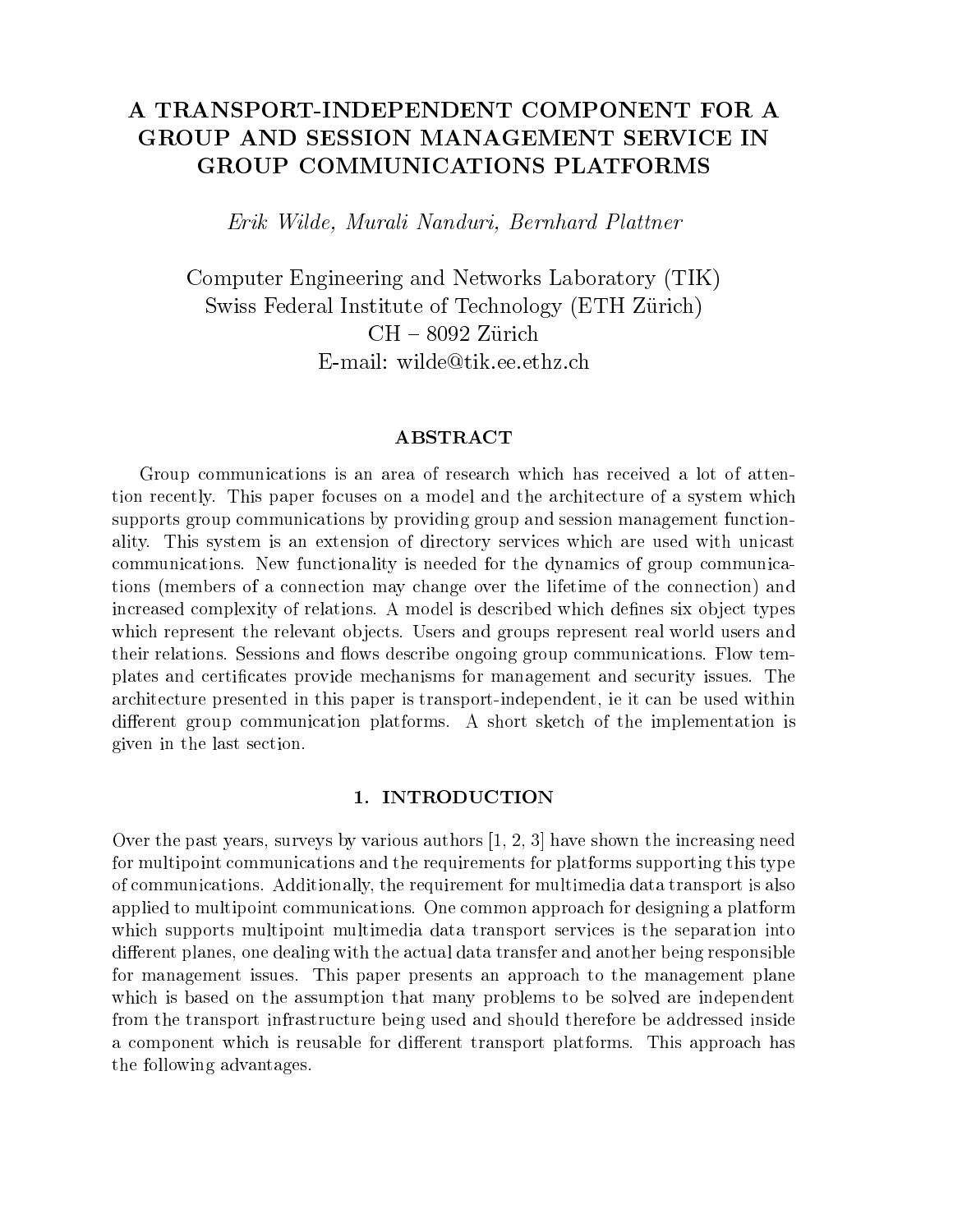- Reduced implementation costs. Because of the transport-independency of such a component, it could be used in different transport platforms without having to implement the functionality for each platform. This leads to a reduction of implementation costs for new platforms using this component.
- Transport-independent naming. The name to address mapping is one of the tasks of the management plane. If naming is implemented by a transport-independent component, then it is possible to use the same names for addressing for different transport platforms. This would eliminate the situation of today, where each collaborative application has its own name space so that the use of more than one collaborative application can become a very complicated process in terms of user and group management.
- Session directory functionality. A session directory similar to the well-known mbone session directory would be possible, and it would be a more general directory. It would not only list the sessions and the respective applications, but also the transport infrastructure being used. This way it would be easy to implement collaborative applications which are able to use different transport infrastructures.

The approach taken in this paper illustrates that there is functionality which can be separated from transport-dependent issues and implemented in a separate and reusable component. In order to elaborate this hypothesis, the rest of the paper is structured as follows. Section 2 gives a short overview over other work in this area and related activities. Section 3 then describes our model of how such a component could be used inside a transport infrastructure. Moving on to a model of how such a component could be designed, section 4 describes our architecture of such a model. Section 5 gives a short overview over implementation issues, and section 6 then concludes the paper.

### 2. RELATED WORK

Group communications has become a very active field in the last years. However, most of the work concentrates on multicast protocols (ie the task of transmitting data over a network to more than one receiver without wasting network resources), especially multimedia multicast protocols, and high-level issues, such as toolkits for programming distributed multimedia applications.

Developments in the area of group and session management for group communication frameworks are not so wide-spread, although there are research activities and also standardization efforts. The rest of this section will describe some of these projects. A more detailed description has recently been published by Mauthe et al. [4].

### 2.1. Research activities

The BERKOM Multimedia Collaboration Service (MMC) described by Altenhofen et al. [5, 6] is an example for an application oriented development of a communications platform. MMC is a part of the BERKOM multimedia teleservices, which also include a Multimedia Mail Service (MMM) and a Multimedia Transport Service (MMT). MMT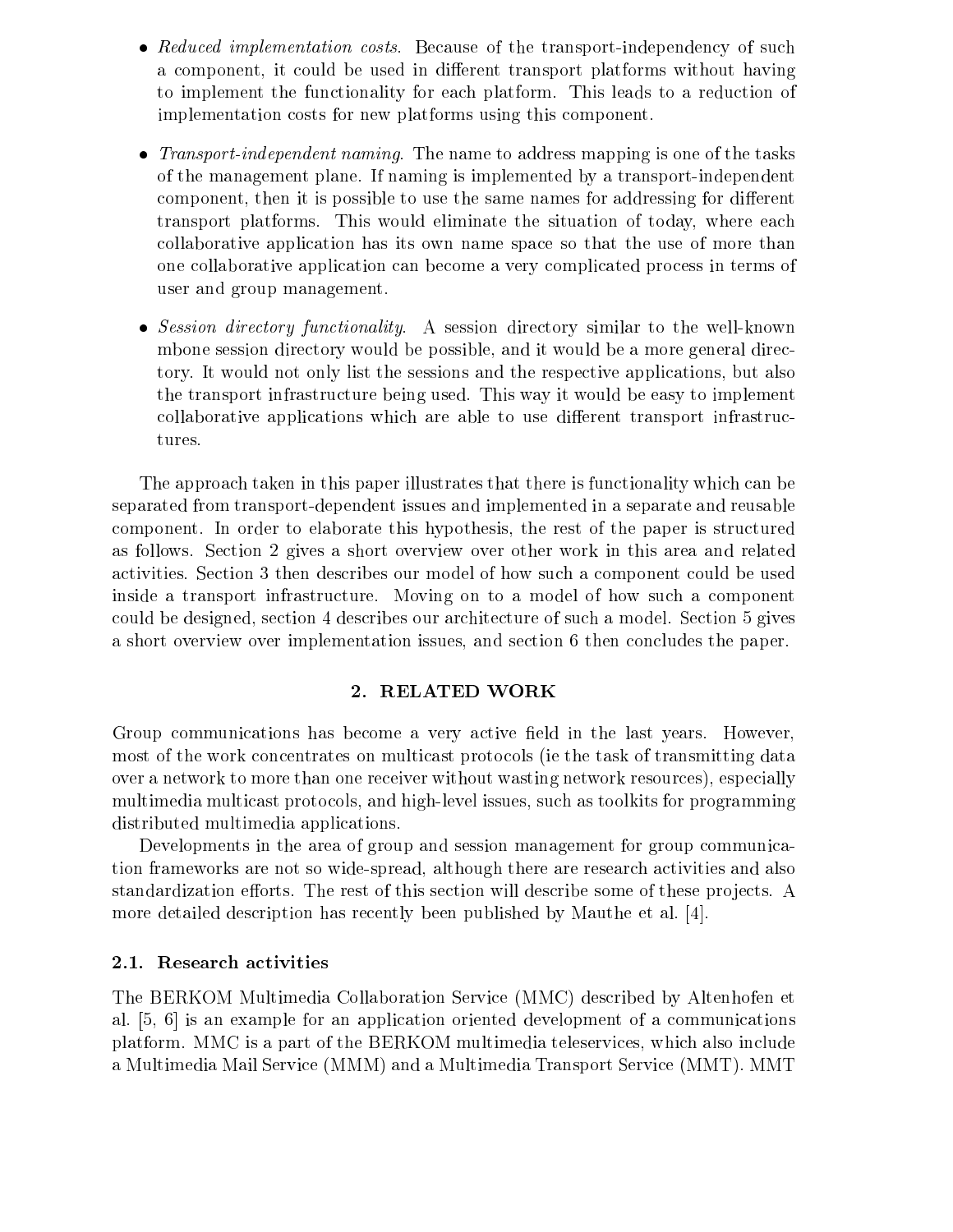is a pure transport service and does not offer any group management services. It is based on a variant of XTP which is called XTP-Lite. MMC contains various components, of which Conference Interface Agents (CIAs), Conference Managers (CMs), and a Conference Directory (CD) are relevant for the scope of this paper. Communication between these components is realized by two protocols, the CD Access Protocol (CDAP) and the CM access protocol (CMAP). These protocols are RPC-based and built on top of the ISO ROSE mechanisms. The architecture of MMC is similar to the architecture described in this paper. However, the service provided is application specific and therefore can be regarded as one possible application of the general concept of a group and session management service described in this paper.

GCommS by Mauthe et al. [7, 8] is a project at Lancaster University which is concerned with the support of group communication, especially for multimedia data. One of the components of the architecture proposed for GCommS is the QoS architecture QoS-A described by Campbell et al. [9]. The transport aspects of GCommS are defined in detail, but the group management services are only described on a very abstract level. Currently, no specification is available, although a transport service (the so-called M-Connection service) has been implemented. GCommS therefore can be regarded as one of the many projects where group management is necessary to provide a well-functioning platform, but is not specified in detail. Other examples for platforms where group management is identified as an important component but not investigated in detail are the  $xAMp$  architecture described by Rodrigues and Verissimo [10], PRISM by the Toutains [11], or Tenet described by Ferrari et al. [12, 13].

CIO multi-peer communications as described by Henckel [14, 15] is a very interesting concept in terms of functionality. The transport group management defined for the CIO transport service has many similarities to the model we describe in this paper. A user of the CIO multi-peer transport service uses two different components for accessing the transport service and the transport group management service. Communications are handled with two completely separate protocols. However, CIO transport group management is limited to one communications platform (ie depends on the usage of the CIO transport service), and it has not been implemented. Furthermore, since the X.500 directory service is proposed as a basis for the transport group management service, it may be impossible to have notifications sent to users.

#### 2.2. Standardization bodies

ITU's T.120 series of recommendations [16] is an example for a standardized application architecture which also incorporates group and session management functionality. The basis of the T.120 infrastructure are the network specific transport protocols defined in T.123 [17], which at the moment support data transfer using integrated services digital networks (ISDN), circuit switched digital networks (CSDN), public switched digital networks (PSDN), and public switched telephone networks (PSTN). Extensions to include future broadband networks are under study. T.123 is used by the multipoint communications service  $T.122/T.125$  [18, 19], which defines a network independent service with flexible data transfer modes (broadcast and request/response), multipoint addressing (one to all, one to sub-group, and one to one), and multipoint routing (shortest paths to each receiver and uniform sequencing). Recommendation T.124 [20]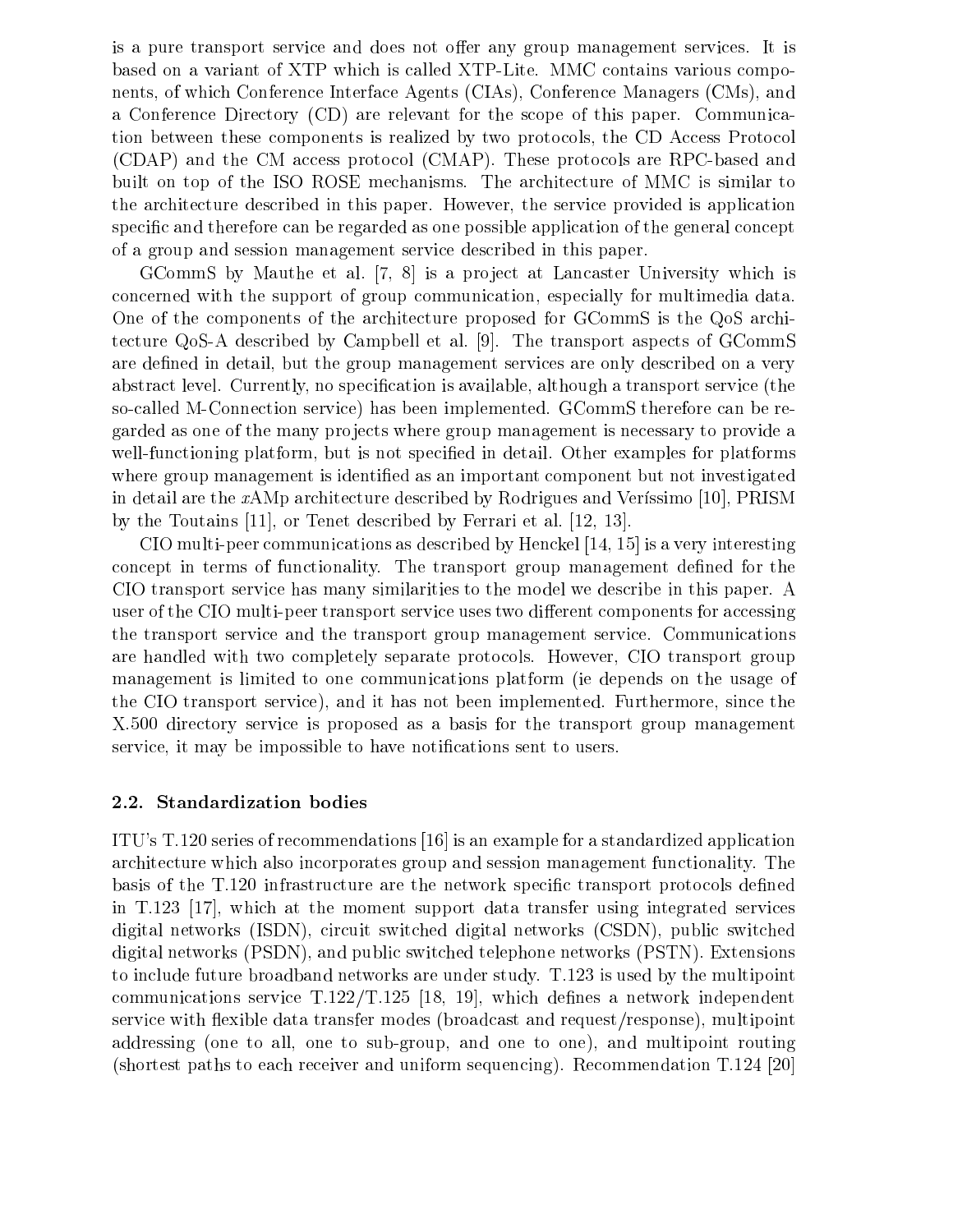

Figure 1: Architecture of the ITU T.120 infrastructure recommendations

then defines a generic conference control which uses T.122's multipoint communications service. The abstract services of the conference control include create, query, join, invite, add, lock, unlock, disconnect, terminate, eject user, and transfer services. These services provide a powerful environment for implementing conferencing applications, which then use T.124 and T.122 services. However, the applicability of these recommendations is limited because of the concentration on conferencing. The T.120 series of recommendations can therefore be regarded as a specic example which should be kept in mind when designing more general group and session management services.

In ISO, group communication is dealt with in different committees and working groups. We will only consider the work going on in JTC1/SC6, which is currently the most active with respect to group communications. ISO's multipeer taxonomy [21] (which is also described in a paper by Mathy et al. [22]) gives a general architectural model for group communications, which may be used within different OSI layers. Concepts defined in this taxonomy describe a group (a set of entities), group memberships (entities belonging to a group), population characteristics (a set of attributes a group may have), group associations (data transfer relationships), and conversations (the basic components of group associations). These concepts can be combined to get a model which is very flexible in terms of group communications. However, as with many other standardization activities, no implementations of these concepts exist, so it is not possible to experimentally evaluate the usability of this model. The ISO draft document on an enhanced communications transport service [23] incorporates most concepts described in the multipeer taxonomy. The naming and addressing model defined in this draft is more complex than in point-to-point transport services, because conversations and group associations have to be taken into account.

### 3. A MODEL FOR GROUP AND SESSION MANAGEMENT

Group and session management can be identied as one component which is necessary in every system supporting group communications. Figure 2 shows how such a component may be integrated into the communications platform (the component is labeled GUA, a name which will be explained later). The model is independent from the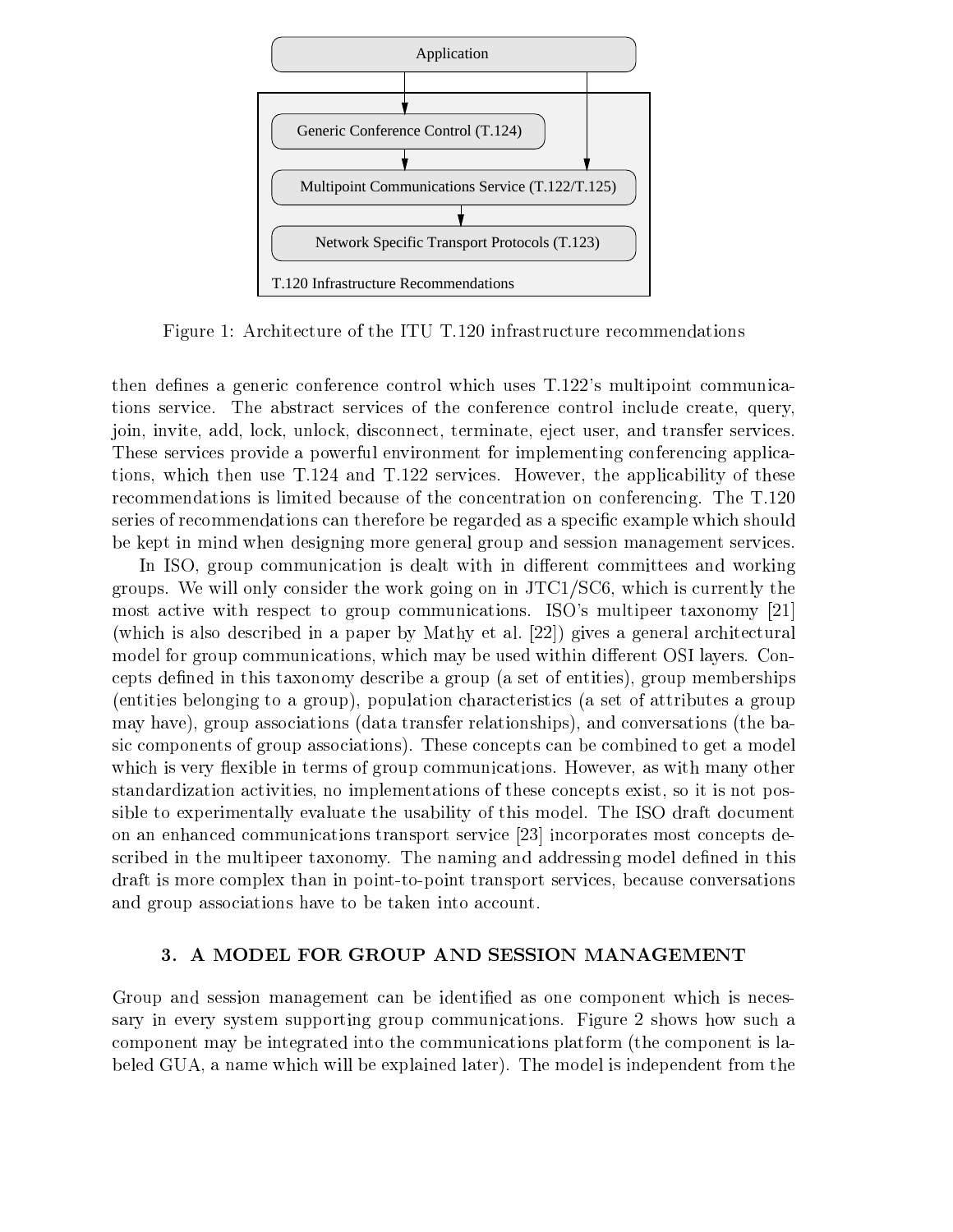

Figure 2: Group and session management inside a communications platform

communications platform being used, although it is mainly in
uenced by discussions within the Da CaPo project. This project, where the main goals are efficient communication protocols achieved by dynamic conguration, developed the need for group and session management after broadening the model from point-to-point communications to point-to-multipoint connections.

A group and session management component is used for different tasks within a group communications platform. These tasks may be divided into security issues, name to address mapping, QoS issues, and the core functionality, group and session management. The following paragraphs will discuss these issues in greater detail.

- Security issues are addressed in the form of identication, authentication, authorization, and certification. These are the security issues which are important in the context of group and session management and the provision of certied software components. Security issues may also be addressed for communications itself via QoS parameters, where authentic and/or private communications may be required. However, this type of security falls into the topic of QoS issues.
- Name to address mapping is the functionality which enables users of any communications system to use names instead of addresses, ie to use an abstract form of naming entities (communication endpoints). This makes it possible to use logical names independent from locations and connections which are mapped onto addresses which can be used for addressing in a given transport infrastructure. Saltzer [24] describes the concept of naming, addressing, and binding for the Internet.
- QoS issues are important when speaking of actual connections. The well-known multimedia QoS parameters like throughput, error rate, delay, or jitter, can be seen as one special case of a general characterization which may be defined for each connection. The parameters being used should be as versatile as possible to allow the utilization of yet to be dened types. Szyperski and Ventre [25]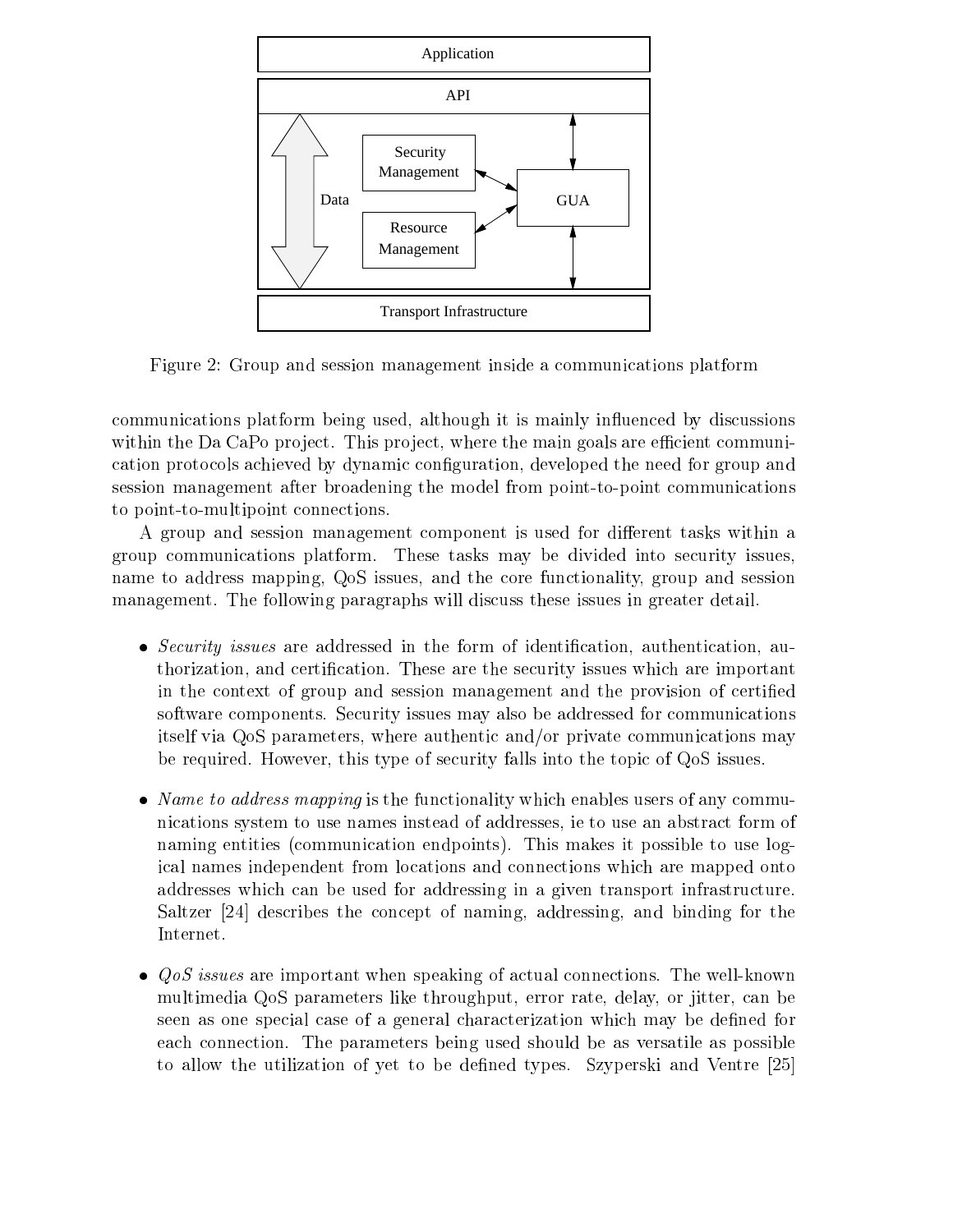and Carle et al. [26] describe this concept of QoS parameters for multipoint communications in greater detail.

 Group and session management is necessary for making the naming space (ie the names which may be used) flexible and configurable. Typically, groups of users are changing over time, so it must be possible to create new groups, to change group members, and to delete groups. Furthermore, the communications inside a group (which we call a session) should also be manageable by users of the communication platform. It should also be possible to create special sessions, eg anonymous sessions (where the senders and/or receivers are not known) or sessions which are open to any participant (open sessions). Another important functionality in this area is the provision of authorizations for group and session modifications.

The Architecture we propose for this functionality is that of a directory service, where each user of the directory service uses a component which is implementing the access protocol to the directory service. With respect to this design, our proposed group and session management service is similar to the Internet domain name system (DNS) defined by Mockapetris [27, 28], or the directory service standardized by ISO and ITU, also known as the X.500 service [29, 30]. However, because in our case we need more than a pure lookup service (where the directory system only reacts and never acts), and special functionality (such as operations for joining and leaving groups and sessions), a new service is required. This new service is provided by the group and session management system (GMS) and is available through a GMS user agent (GUA).

# 4. GMS - GROUP AND SESSION MANAGEMENT SYSTEM

The general GMS model invented in the previous chapter may be further refined to define an architecture which may then be implemented and tested. The following sections describe different topics of the architecture. After a general description of the architecture, the GMS object types are specified. QoS issues are the topic of the last section, where the different steps and definitions of QoS usage are explained.

## 4.1. Architecture

The architecture of the GMS is similar to that of other directory services, in the sense that the GMS service is available through a GMS access protocol (GAP) which is used by GMS user agents (GUA), and is implemented by the GMS system protocol (GSP), which is used by the GMS system agents (GSA) to communicate and thus implement the GMS. The overall view of this architecture is shown in figure 3.

GMS user agent (GUA). GUAS are the components outside the GMS which are the GMS which are the GMS which are the GMS which are the GMS which are the GMS which are the GMS which are the GMS which are the GMS which are the GM used to access the GMS. Typically, a GUA is not much more than a protocol machine which implements the GMS access protocol. As such, the GUA provides an interface which may be used by other components of the communication platform. It performs encoding and decoding of protocol messages and also implements some local parameter checking. The GUA is not directly accessible to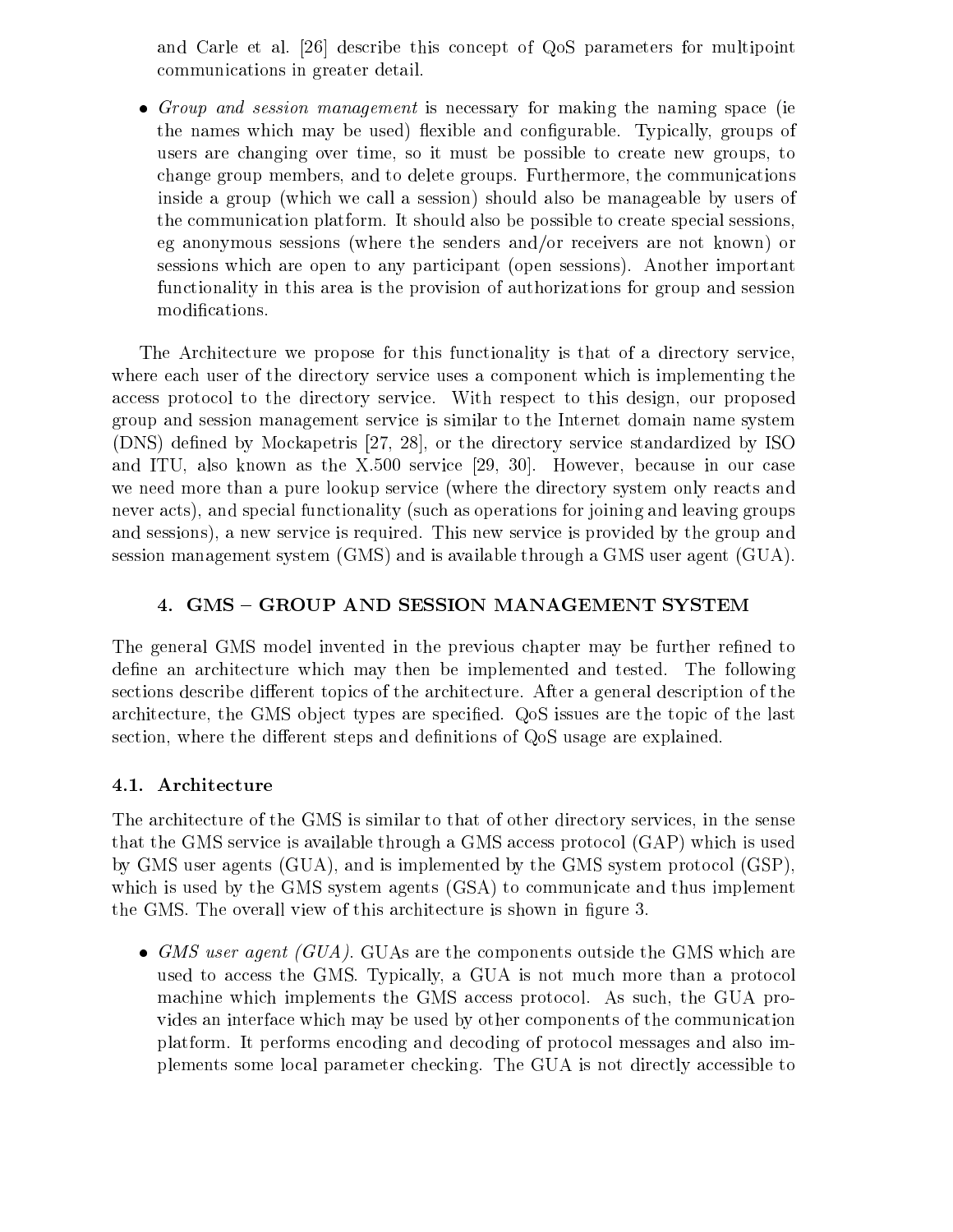

Figure 3: GMS architecture

application programmers, because the communication platform designers should be free to define the platform's API in a coherent way without having to accept a predefined GUA API for applications.

 GMS system agent (GSA). GSAs are the components which, in their entirety, make up the GMS. Each GSA is a component of this distributed system and communicates with either other GSAs (using the GMS system protocol), or GUAs (using the GMS access protocol). In the GMS system, data storage is distributed, so that each GSA may store some local data which may be queried by another GSA. GSAs are grouped into domains, where GSAs communicating inside one domain use the intra-domain GMS system protocol, while communications crossing domain boundaries use the inter-domain GMS system protocol.

The two main components of the GMS architecture, GMS user and system agents, are communicating using special protocols. These protocols are used for accessing the GMS (via GUAs) respectively for communications inside the GMS. The following paragraphs will give a more detailed description of these two protocols.

 GMS access protocol (GAP). GUAs are used for accessing the GMS using entry points provided by GSAs. These entry points must be accessed using GAP, which is a asymmetrical protocol. The complete specification  $[31]$  contains definitions of used ob ject types (which are described in section 4.2 of this paper), relations between objects, PDU definitions, and state transition diagrams describing the behavior of the two communicating agents. Figures 4 and 5 show the state transition diagrams of the GUA and GSA side of the protocol. The notation of events and actions used for the transitions is taken from ITU's ACSE specification  $[32]$ .

Because the number of states is much bigger than the ones shown in these gures, only the topmost level of the diagrams is shown, which illustrates connection setup and tear-down. Double bounded boxes represent states which contain complete state diagrams themselves. Dashed lines separate state diagrams which are executed in parallel. Furthermore, it is possible that there may be several parallel entities of the GUA bound state, each representing one user's connection to the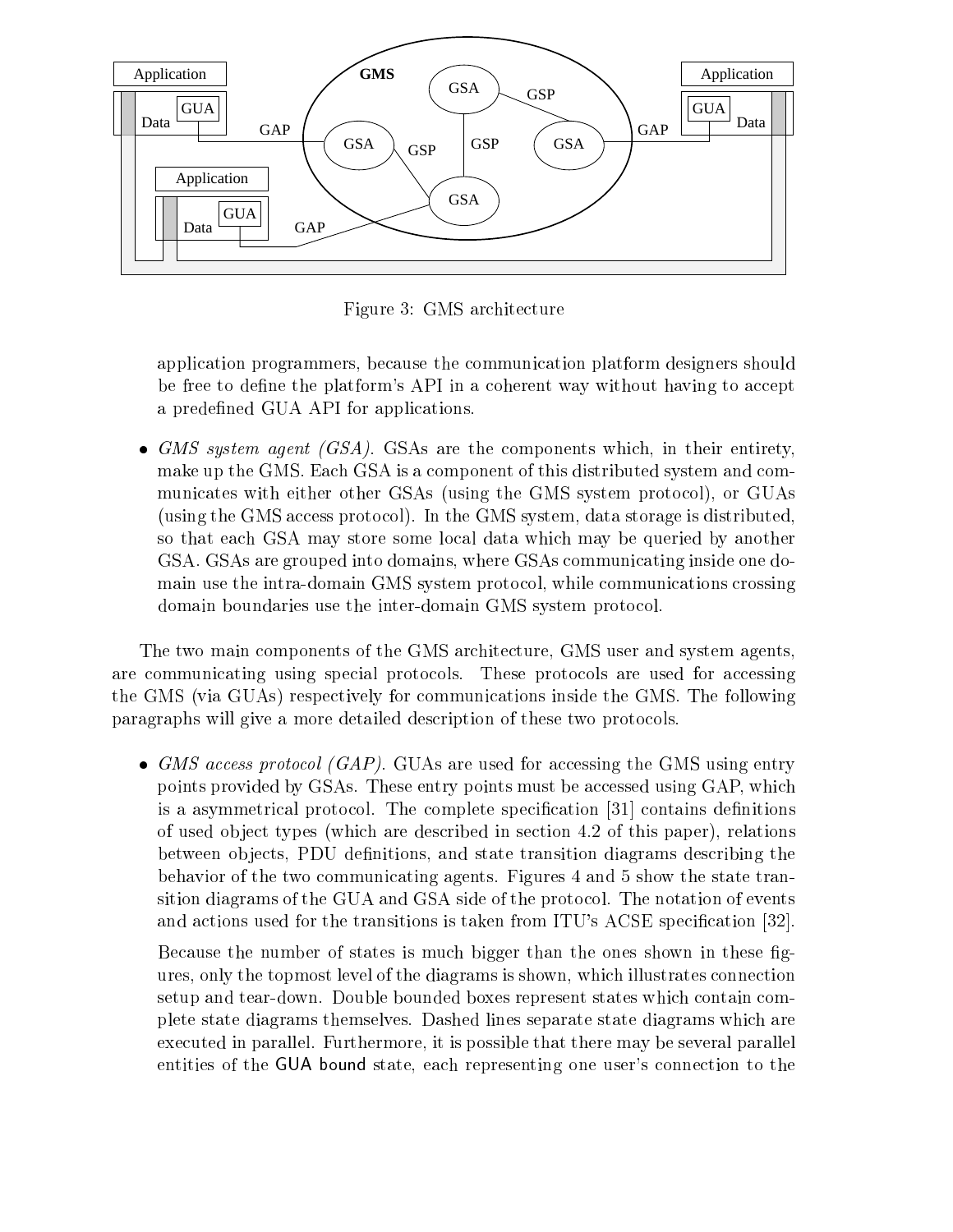

Figure 4: GAP/GUA state diagram



Figure 5: GAP/GSA state diagram

GMS. This way it is possible that several users can be connected to the GMS using only one GUA, which is necessary for communication frameworks where only one GUA exists for each machine.

GAP itself can be separated into three phases. The first phase is illustrated in the two figures, representing connection setup and tear-down between GUA and GSA. The second phase is the authentication phase, where a user is identied and authenticated. Authentication ishandled in a very generic way, so that weak and strong mechanisms (from no or standard Unix passwords up to RSA challenges with multiple iterations) can be used. After successful authentication, the third phase, the user bound state (not shown in the gures), is entered and services for accessing the GMS's data can be used. These services include create, modify, delete, join, and leave for the appropriate objects. Most GAP requests are initiated by the GUA (ie the user), but there are also some situations where the GSA becomes active (eg when sending notifications, invitations, or renegotiation requests).

 GMS system protocol (GSP). GSAs are components of the GMS which store data and provide access to the GMS. GSAs communicate using the GSP. The GSP is made up of two different parts, an intra-domain protocol and an inter-domain protocol. Depending on the relation of two GSAs, the communication between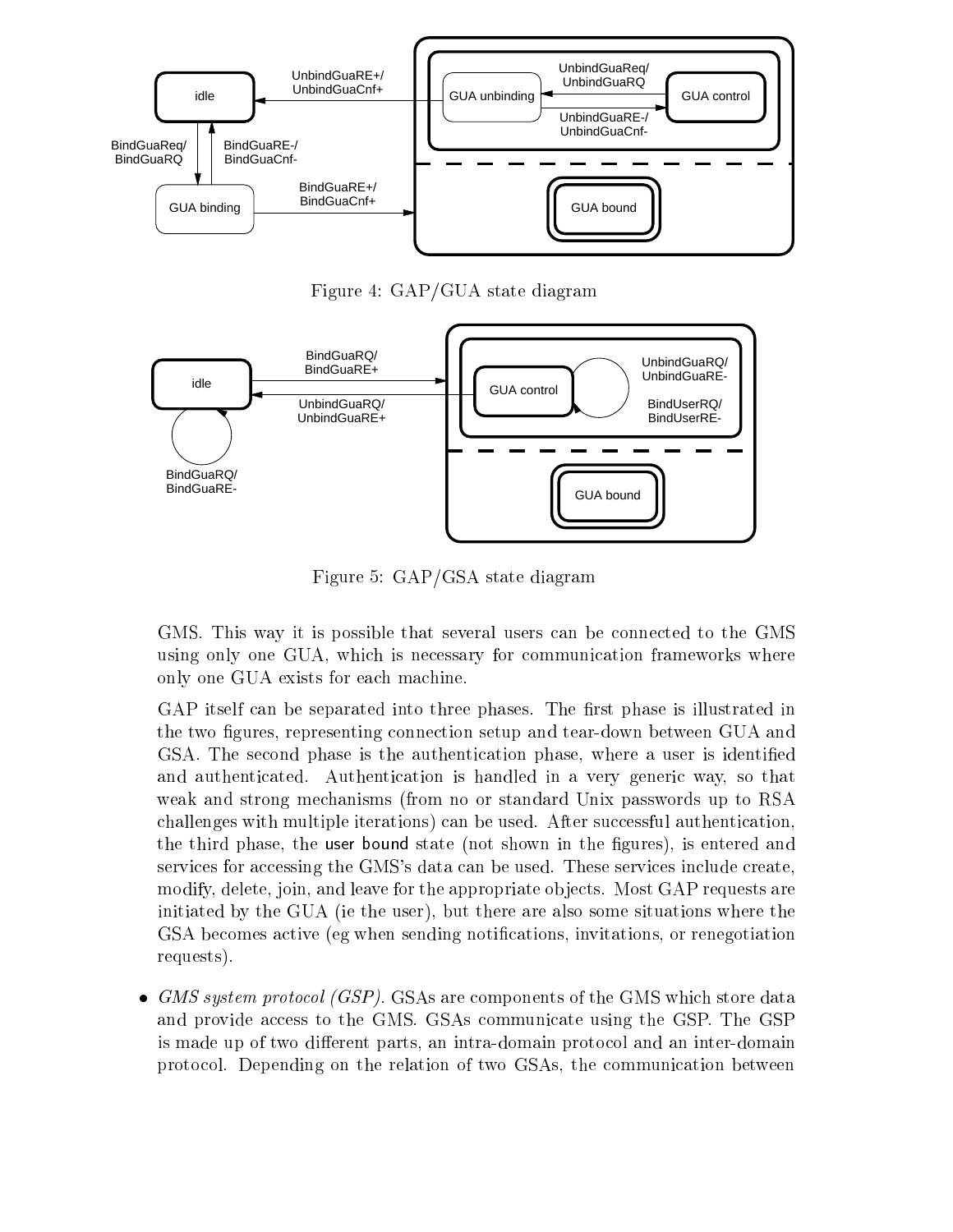them is using one of the two variants. Because the GSP is not visible for users of the GMS service, it is not described in greater detail.

These descriptions of GMS components (GUA and GSA) and the protocols used for communications between these components give an overview of the GMS system. The following two sections will deal with two aspects of the data being stored and exchanged, which are the object types available and the way QoS issues are handled.

# 4.2. GMS object types

All definitions of the object types available inside the GMS are specified in ASN.1. Detailed descriptions are given in the GAP specification [31], here we will only give an overview of the ob ject types, their attributes, possible relations between ob jects, and the general concept behind each type.

 User. A user is a person or entity using the GMS. Each user has a identity (a name) and one or more ways of authenticating himself. This authentication may vary from no authentication at all (it is sufficient to use the right name) to sophisticated, hardware-oriented authentication schemes with multiple challenge iterations. The authentication method being used is important for some operations, which may only be performed if a certain level of authentication has been used when binding to the GMS.

A user ob ject contains information about a user, such as his real world name, a description, his email address, and a list of the bindings of a user, ie the list of active GMS connections a user has. The relations of a user object describe which ob jects the user owns, of which groups and/or sessions the user is a manager of, of which groups he is a member of, of which sessions he is a participant of, and for which flows he is a sender and/or receiver.

Group. Group communications need a contribution of the model  $\alpha$ GMS groups may consist of users and/or groups, depending on the definition of the group. Joining and leaving a group is depending on the group's join policy and authentication requirements. Joins and leaves may be notified to a group's managers and/or members. Groups may also be static (opposed to dynamic), which means that no joins or leaves are possible (group members then must be defined at time of the group's creation).

Each group object may contain a group's real world name (eg the name of a company or a company's department), a description of the group, a group's mail address, and the access rights, which determine who is authorized to modify the attributes of the group. Possible relations for a group specify an owner of the group, managers of the group, members of the group, and sessions associated with that group.

 Flow Template. For several applications and communication platforms it is useful to have a number of predefined possibilities to set up connections. Flow templates contain information about data types which may be carried by a flow of that type. the necessary transport service, data which is needed to set up a flow of that type.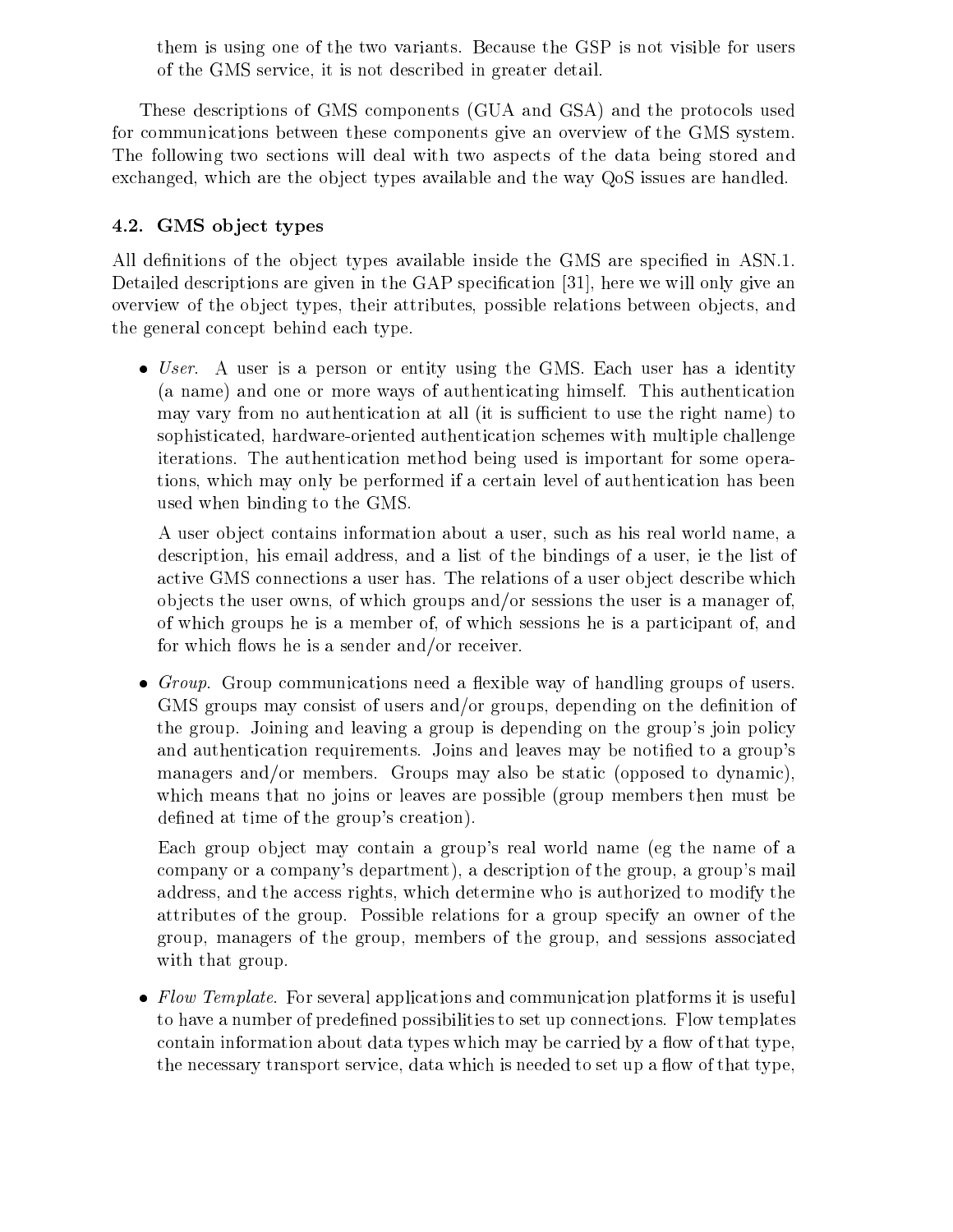information about uni- or bidirectional services, and a set of QoS parameters, which can be used to give a description of the flow template. However, flows may also be created without using a flow template.

• Flow. A flow is one connection for data transport. Depending on the flow's definition, it is either uni- or bidirectional, has a limited number of senders and/or receivers, and a renegotiation policy, which determines who is authorized to initiate QoS renegotiations for that flow. Flows are created when a session is created and are deleted when a session is deleted. Joining a flow takes place when a session is joined, and a flow is left when the session of a flow is left.

Each flow has relations which describe the users sending and receiving that flow (the addressing information is also part of the flow and differs depending on the type of addressing being used), dependencies with other flows (in case data is being sent which needs data being sent on other flows for being interpreted correctly, such as hierarchically coded data like MPEG-2 [33]). It is also possible to create a relationship between flows which denotes a synchronization between flows (a popular example for this are individually transmitted audio and video data which must be synchronized for playback), however, the implementation of the synchronization must be done inside the communications platform.

 Session. The main metaphor for data transfer is a sessions. Each session is used to logically group a number of flows and to create an abstraction for management, authorization, and admission control for flows. The flows of a session are created when the session is created and deleted when the session is deleted, ie there is no possibility to dynamically add or remove flows from an existing session. However, when joining a session, not all flows of the sessions must be joined, so users can choose which flows to use (provided dependencies between flows are respected).

Sessions may have application specific information, which consists of an application identication and application specic data, which may be interpreted by the application. Furthermore, the duration of a session may be given with either start or end times or both. In addition, it is possible to specify which authentication level a user must have to successfully join a session (provided he is authorized sufficiently). Authorization is based on the session's join policy which may be open (everyone may join), group (only members of the group associated with the session may join), or managed, which may be either relative (a given percentage of managers must confirm) or absolute (a given number of managers must confirm).

A session's relations describe the owner and managers of a session, which are important for modifying the session object and determining who may join the session (if the join policy is set to managed). The participants of a session are all users who have joined the session (except the users who have left already). A session's flows are all flows which are part of this session. A last relation determines, which group (if any) the session is associated with.

 Certicate. Applications with special security requirements may have the need to store certificates inside the GMS, which are used for checking data identity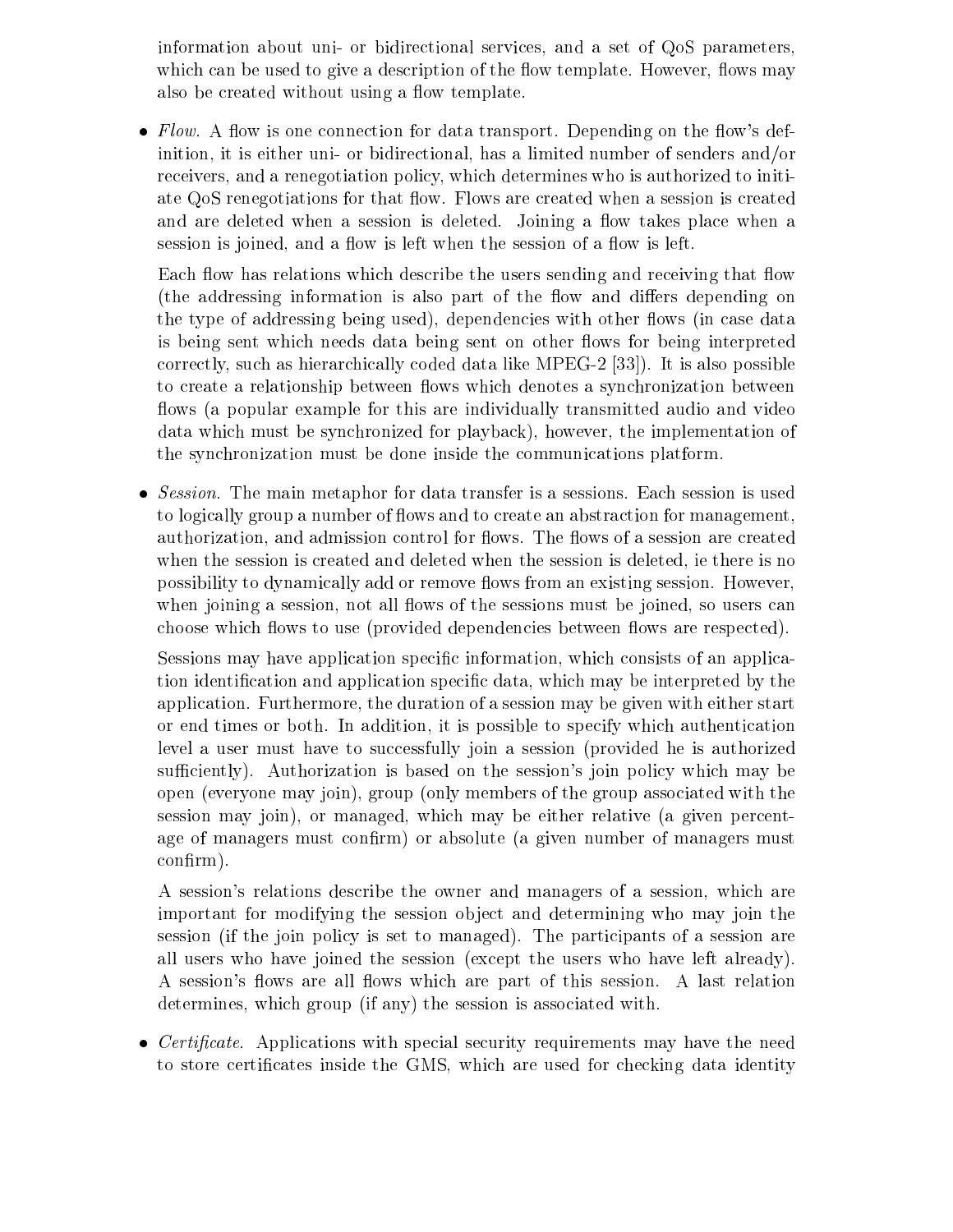and integrity. Certificates include the type (which may be a predefined type or any other type), the name type (which also has a number of predefined values and the possibility to define own types), the certificate's validity, a simple name, and data and signatures, which contain the informations which is necessary for checking the data. The only relation a certicate has is the one with its owner.

These object types are available for usage inside the GMS and may be created. modied, and deleted with GAP services. However, because a number of attributes and relations (such as the addressing information attribute and the senders relation of flows) needs to be modified according to their semantics, they are implicitly modified by using GAP services (such as the join session service, which would add a sender's address to a flow he joined and modify the senders relation accordingly).

### 4.3. QoS issues

QoS is a very important aspect of multipoint communications, especially if multimedia is also taken into account. GMS must be able to support QoS aspects in a way which make it suitable for the support of multimedia multipoint communications. Two main issues can be identified here, the QoS parameter types (defining how QoS can be defined) and the procedures available to manipulate parameters of these types (defining how QoS can be applied).

GMS has four QoS parameter types, which are unsorted values, sorted values, integer values, and real values. Unsorted Values are a set of predefined values, which are not in any particular order (an example for this is a  $Q<sub>o</sub>S$  parameter which defines a coding algorithm, where it is not possible to arrange the different algorithms in any order). Sorted Values are also predefined values, but these values are given as a sequence, because it is possible to arrange them in an order (an example for this type of QoS parameter is the selection of a error detection algorithm, which may be given as a sequence of none, CRC8, CRC16, and some more sophisticated algorithms). Integer and real values represent the two basic types of numbers which may be used (which may be used for throughput or error probability numbers).

Any parameter defined for a flow template or flow may be of one of these types. The interpretation of the parameter's values depends entirely on the parameter's name. It is therefore important for GMS users to agree on names for QoS parameters to avoid misinterpretations. For this reason, a number of predened QoS parameters is available, where the semantics of a parameter are clearly defined (taken from the ISO draft document for a QoS framework [34]). Additional parameters may be used at any time, although it is strongly recommended to use the predefined types whenever possible.

The second aspect of QoS, as mentioned above, are the procedures available for manipulating QoS parameters. Given the object types of the GMS (as described in section 4.2), four different events where QoS come into play can be described.

 Flow template creation. When a ow template is created, it may also be given a number of QoS parameters. Depending on the transport infrastructure, the number of parameters already necessary or even known at this point in time may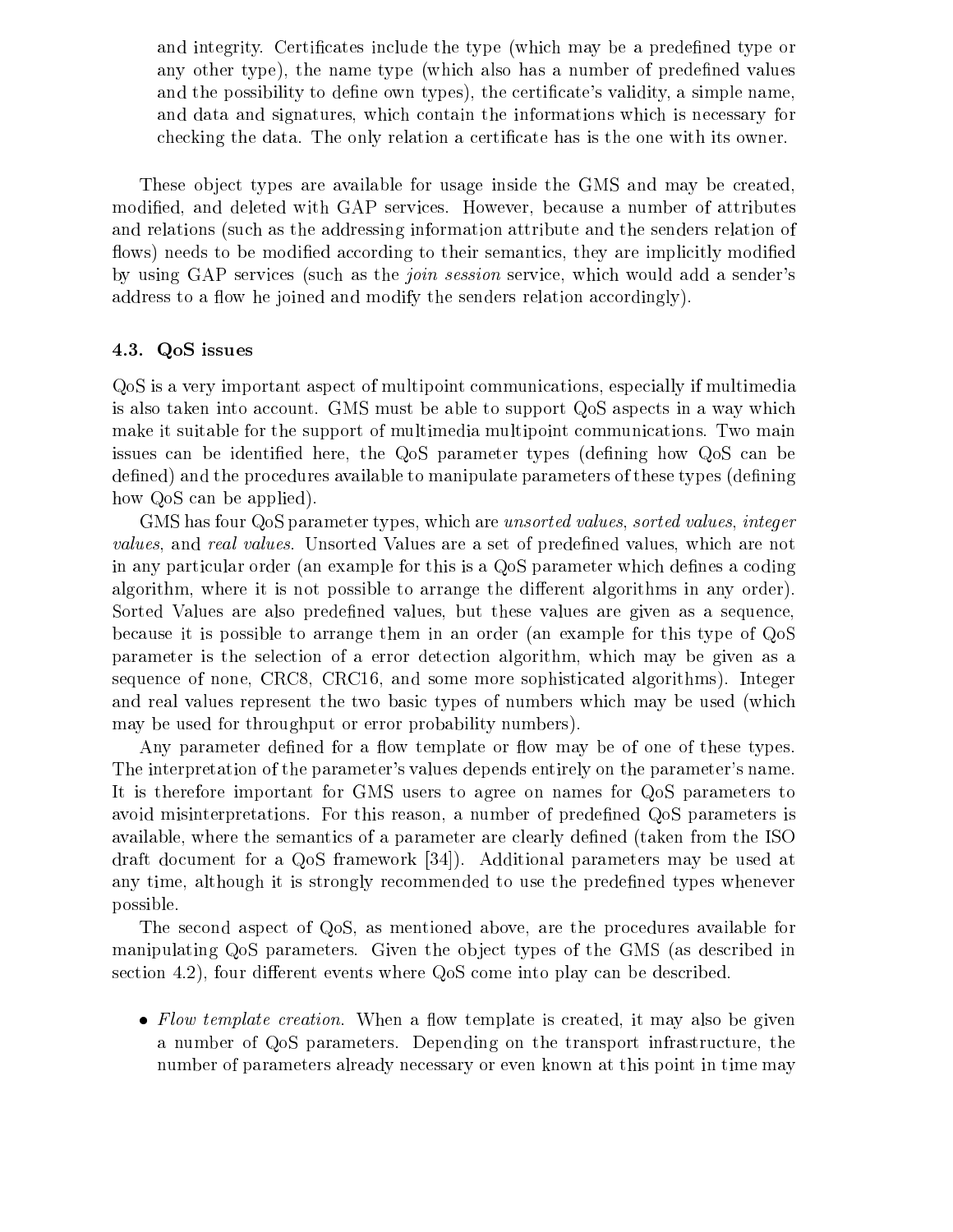differ a lot. For the different types of QoS parameters, values (resp. limits) may already be defined, if possible.

- Session creation (
ow creation). Every data transfer is represented by a ow, which is created when the session it is a part of is created. Each flow's  $Q_0S$ parameters are defined by their name and type and at least a default value (which is the value used for joining participants if no local modications are requested). Optionally, a weakest limit for joining the flow and strongest and weakest limits for renegotiation may be defined. For unordered values QoS parameters, there is no order of the values, therefore the join and renegotiation values must be given as sets of values.
- Session joining. When joining a session, the QoS parameters being used are taken from the flow's QoS definitions. According to the user's requirements, a weaker value than the default may be selected, as long as it does not fall short of the weakest limit for joining the flow. Because the actual QoS establishment lies outside the scope of the GMS (which isonly responsible for storing the values), it is required that transport infrastructures using the GMS control the QoS parameters according to the values provided by the GMS.
- QoS renegotiation. QoS renegotiation is the process of dening new default values and weakest limits for QoS parameters of any renegotiable flow. This renegotiation may be limited by the renegotiation limits of a QoS parameter, if present. All participants (senders and receivers) of a flow are informed of QoS renegotiations of that flow.

A detailed and complete description of the QoS parameters and their manipulation along with the ASN.1 definitions can be found in the GAP specification  $[31]$ . However, it should always be kept in mind that QoS establishment and renegotiation are tasks to be performed by the transport infrastructure, while the GMS is only used for distribution of QoS values and renegotiation notifications.

## 5. IMPLEMENTATION

The implementation of the architecture described in section 4 is one of the key aspects of the GMS work. So far, research has either concentrated on implementing transport protocols, on implementing applications together with application-specic management components, or on merely specifying management services. GMS is being implemented at the time of writing and will be integrated in at least two communication platforms. These will be the extended Da CaPo platform developed at our lab, which has been modied to include group communications, and a multicast communications framework (MCF, described by Bauer et al. [35]), which aims at implementing multicast protocols with QoS guarantees. Furthermore, very small group communication platforms based on IP multicast and ATM/UNI multicast facilities should be implemented to prove the applicability of the GMS concept to different transport services. We hope that the application of the GMS concept within different communication platforms as well as the development of applications on top of these communication platforms will lead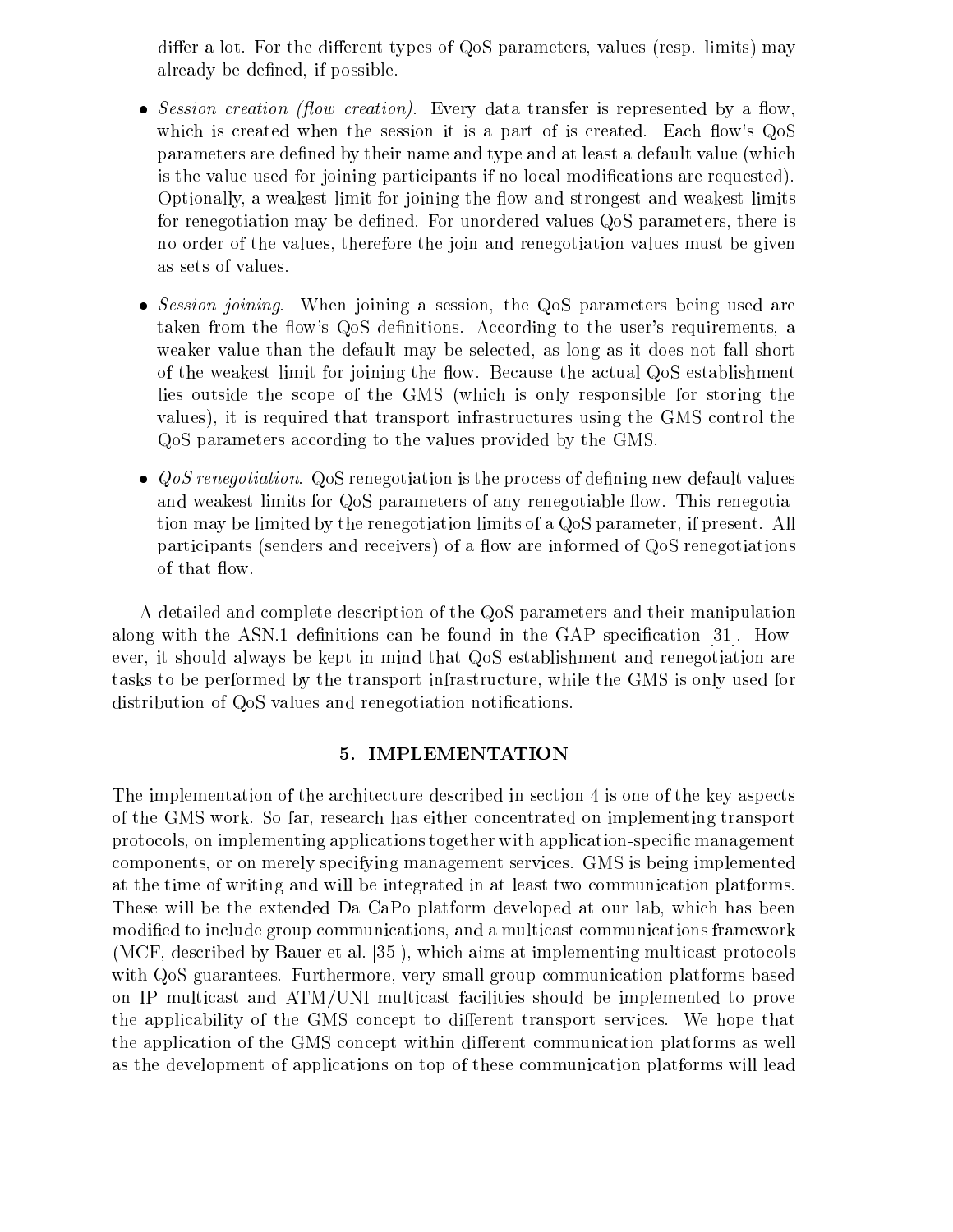

Figure 6: GMS user agent (GUA) design

us to a better understanding of the requirements for a group and session management service in terms of protocols, object types, and performance issues.

The implementation of a GUA is currently being done in a Unix environment (Solaris 2) using C. Two tools are being used, one is the ASN.1 compiler snacc described by Sample and Neufeld [36, 37], which is performing all the coding and decoding of incoming PDUs, the other tool is the commercial software StateMate, which is being used for implementing the state machine which handles the protocol. The programming interface (which is used by other components of the communication platform according to figure 2) and the interface to the transport system are subject to change for integration of the GUA within different communications platforms, therefore these components are isolated from the rest of the code and easily replaceable.

### 6. CONCLUSIONS

In this paper we have presented the model and architecture for a transport-independent group and session management system (GMS). GMS consists of two components, GMS user agents (GUAs), and GMS system agents (GSAs). These components communicate using the GMS access protocol (GAP, for GUA-GSA communications) respectively the GMS system protocol (GSP, for GSA-GSA communications). The GMS service is designed as a distributed name service with additional functionality, such as notifications. There is a set of defined object types which may be used to model information about users, groups, sessions, and flows. Mechanisms for authentication and authorization are available and make the design of secure communication platforms possible.

The implementation of the GUA component permits the easy integration into communication platforms. Because the design of object types and operations is independent from a specific transport service, the GMS service may be used by various communication platforms. The current implementation will be integrated into two platform, the Da CaPo system developed at our institute, and a multicast communications framework, which will also be developed at our institute. Future plans include the incorporation of the GUA component into different platforms. It is also planned to extend the GUA with regard to the transport infrastructure being used.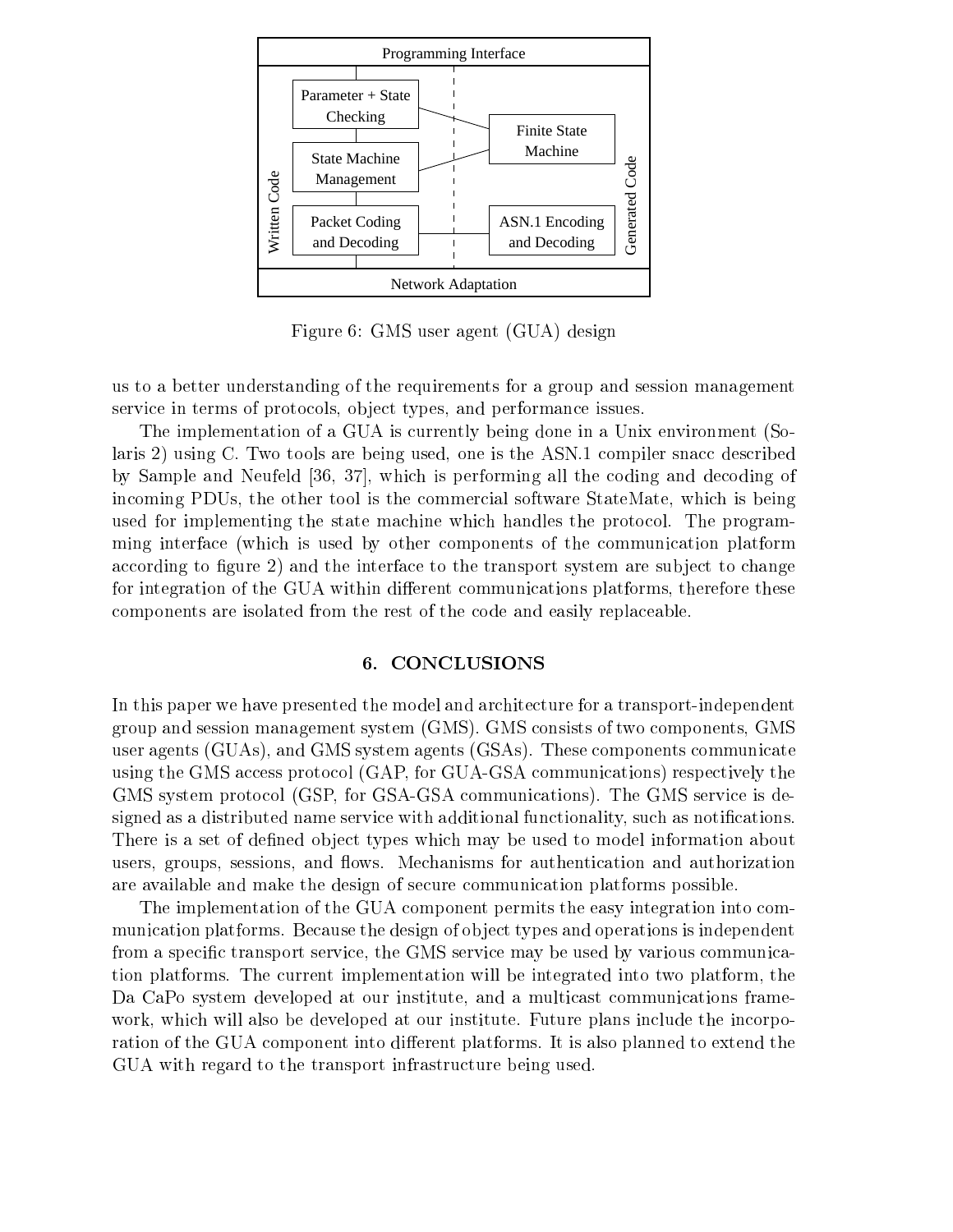We believe that the GMS service in general and the GUA as a component for the inclusion into communication platforms will permit the design and implementation of group communication platforms with a more abstract service in terms of naming, addressing, name and address management, and authentication. We also believe that the implementation of such a system and its usage inside actual group communication platforms will lead us to a better understanding of which services are required from an application point of view and which services should be provided by the GUA component.

### 7. REFERENCES

- [1] T. Rodden, J. A. Mariani, and G. Blair. Supporting Cooperative Applications. Computer Supported Cooperative Work,  $1(1-2):41-67$ , 1992.
- [2] Tom Rodden and Gordon S. Blair. Distributed systems support for computer supported cooperative work. Computer Communications,  $15(8):527-538$ , 1992.
- [3] Neil Williams and Gordon S. Blair. Distributed multimedia applications: A review. Computer Communications,  $17(2):119-132$ , 1994.
- [4] Andreas Mauthe, Geoff Coulson, David Hutchison, and Silvester Namuye. Group Support in Multimedia Communications Systems. In Hutchison etal. [38], pages  $1{-}18.$
- [5] Michael Altenhofen, Jürgen Dittrich, Rainer Hammerschmidt, Thomas Käppner, Carsten Kruschel, Ansgar Kückes, and Thomas Steinig. The BERKOM Multimedia Collaboration Service. In *Proceedings of ACM Multimedia 93*, pages  $457{-}463$ , Anaheim, California, 1993. ACM Press.
- [6] Michael Altenhofen, Joachim Schaper, and Susan Thomas. The BERKOM Multimedia Teleservices. In Steinmetz  $[39]$ , pages  $237-250$ .
- [7] Andreas Mauthe, David Hutchison, Geoff Coulson, and Silvester Namuye. From Requirements to Services: Group Communication Support for Distributed Multimedia Systems. In Steinmetz  $[39]$ , pages  $266-279$ .
- [8] Jose F. de Rezende, Andreas Mauthe, David Hutchison, and Serge Fdida. M-Connection Service: A Multicast Service for Distributed Multimedia Applications. In Hutchison et al.  $[38]$ , pages  $38-58$ .
- [9] Andrew Campbell, Geoff Coulson, and David Hutchison. A Multimedia Enhanced Transport Service in a Quality of Service Architecture. In D. Shepherd, G. Blair, G. Coulson, N. Davies, and F. Garcia, editors, Proceedings of the 4th International Workshop on Network and Operating System Support for Digital Audio and Video, volume 846 of Lecture Notes in Computer Science, pages  $124-137$ , Lancaster, UK. November 1993. Springer-Verlag.
- [10] Luís Rodrigues and Paulo Veríssimo. xAMp: a Multi-primitive Group Communications Service. In Proceedings of the 11th Symposium on Reliable Distributed  $Systems, pages 112–121, Houston, Texas, 1992. IEEE Computer Society Press.$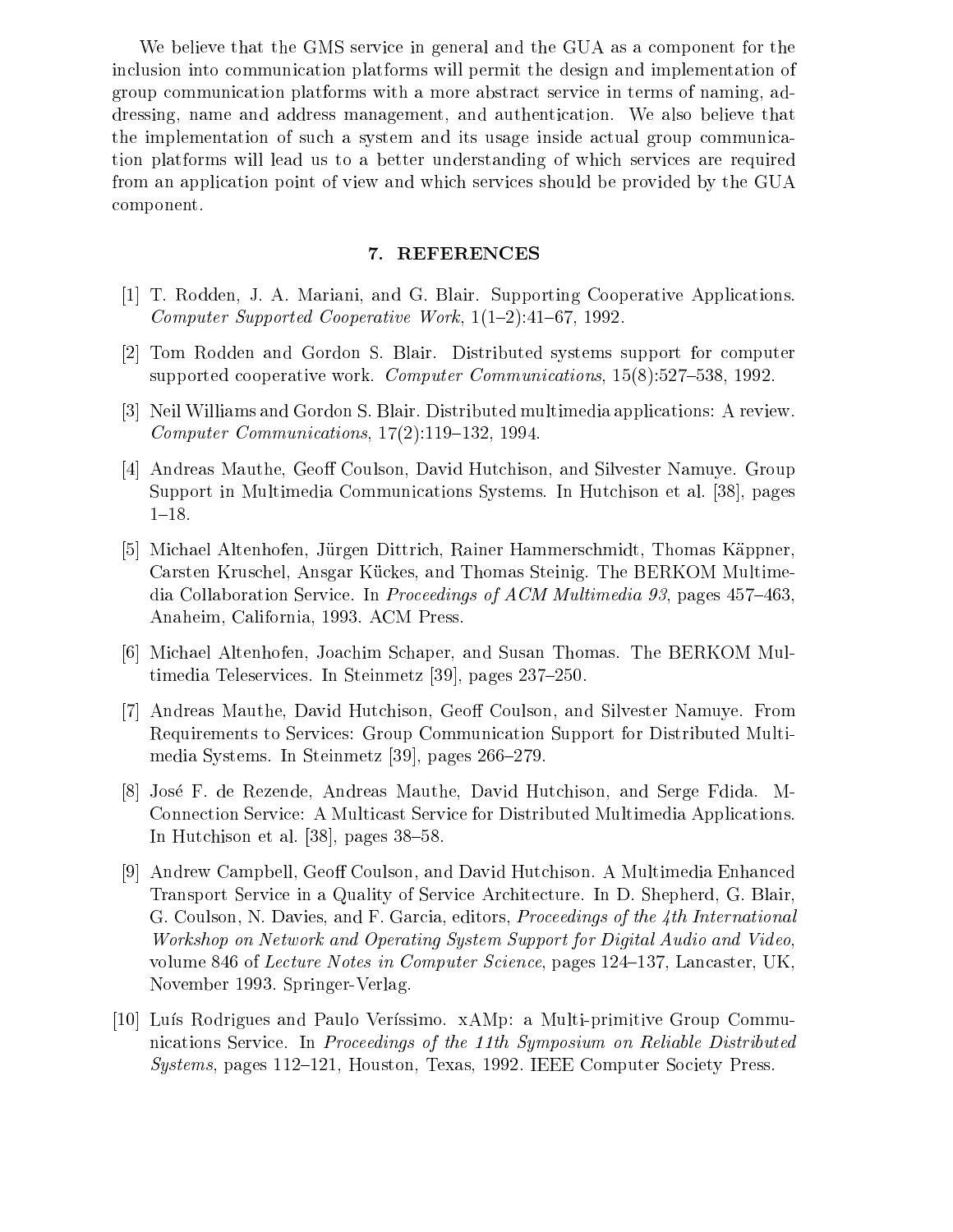- [11] Francois Toutain and Laurent Toutain. Network Support for Multimedia Communications Using Distributed Media Scaling. In Hutchison et al. [38], pages 139-158.
- [12] Anindo Banerjea, Domenico Ferrari, Bruce A. Mah, Mark Moran, Dinesh Verma, and Hui Zhang. The Tenet Real-Time Protocol Suite: Design, Implementation, and Experiences. Technical Report TR-94-059, International Computer Science Institute, Berkeley, California, November 1994.
- [13] R. Bettati, D. Ferrari, A. Gupta, W. Heffner, W. Howe, M. Moran, Q. Nguyen, and R. Yavatkar. Connection Establishment for Multi-Party Real-Time Communication. In Proceedings of the 5th International Workshop on Network and Operating System Support for Digital Audio and Video, pages  $255-266$ , Durham, New Hampshire, April 1995.
- [14] Lutz Henckel. Multipeer Transport Services for Multimedia Applications. In S. Fdida, editor, Proceedings of the IFIP TC6/WG6.4 Fifth International Conference on High Performance Networking, volume C-26 of IFIP Transactions, pages 167-186, Grenoble, France, June 1994. Elsevier.
- [15] Lutz Henckel. Multipeer Connection-mode Transport Service Definition based on the Group Communication Framework. Technical report, GMD FOKUS, Berlin, June 1994.
- [16] International Telecommunication Union. Data Protocols for Multimedia Conferencing. Draft Recommendation T.120, 1995.
- [17] International Telecommunication Union. Protocol Stack for Audiographics and Audiovisual Teleconference Applications. Recommendation T.123, 1993.
- [18] International Telecommunication Union. Multipoint Communication Service for Audiographics and Audiovisual Conferencing - Service Definition. Recommendation T.122, 1993.
- [19] International Telecommunication Union. Multipoint Communication Service Protocol Specification. Recommendation T.125, 1994.
- [20] International Telecommunication Union. Generic Conference Control for Audiovisual and Audiographic Terminals. Draft Recommendation T.124, 1995.
- [21] International Organization for Standardization. Draft Text on the Subject of "Multi-peer Taxonomy". ISO/IEC JTC1/SC6 N9161/IV, March 1995.
- [22] Laurent Mathy, Guy Leduc, Olivier Bonaventure, and Andre Danthine. A Group Communication Framework. In Wulf Bauerfeld, Otto Spaniol, and Fiona Williams, editors, *Broadband Islands* '94: Connecting with the End-User, pages  $167-178$ , Hanburg, Germany, June 1994. North-Holland.
- [23] International Organization for Standardization. First Draft of Enhanced Communications Transport Service Definition. ISO/IEC JTC1/SC6, March 1995.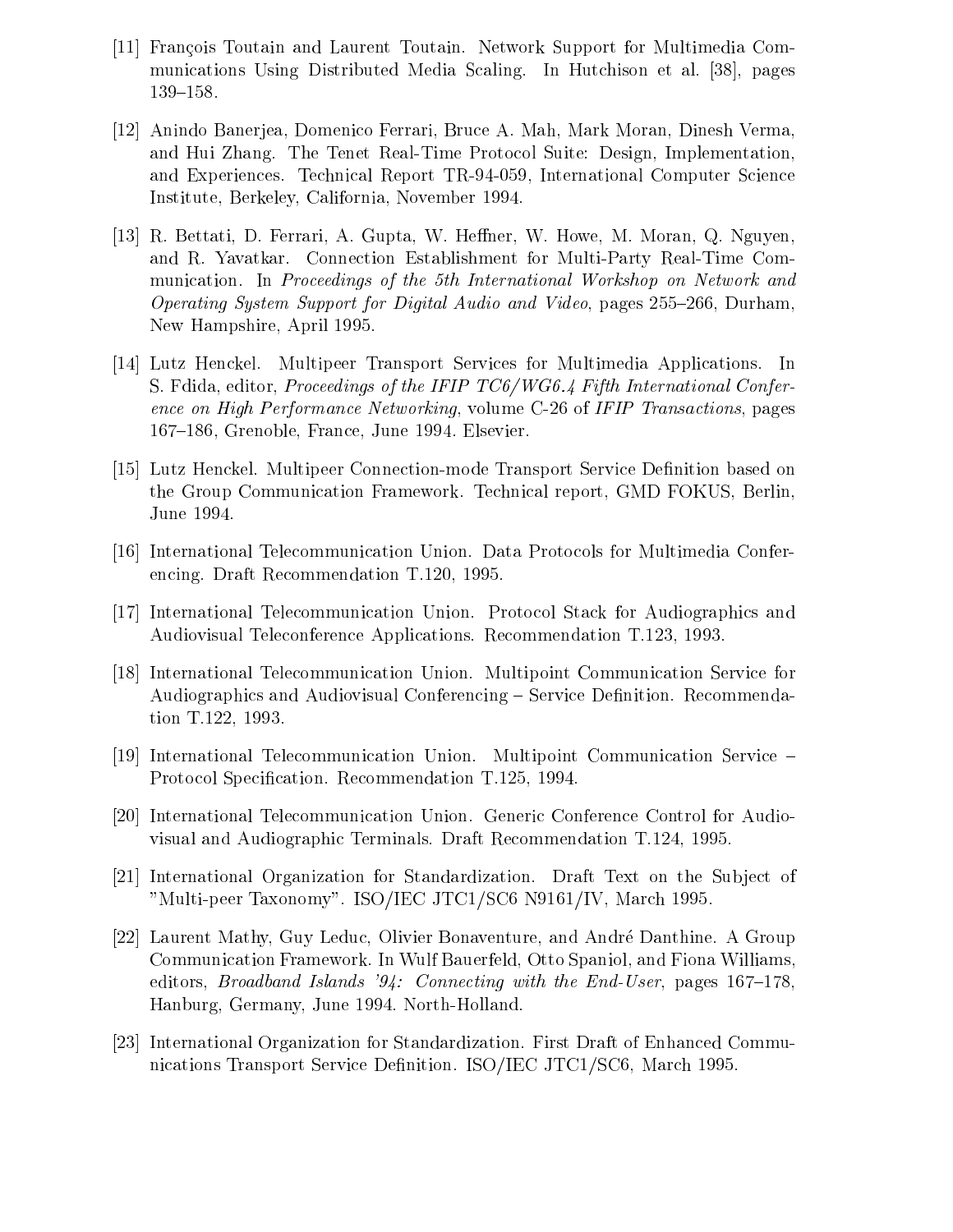- [24] J. Saltzer. On the Naming and Binding of Network Destinations. Internet RFC 1498, August 1993.
- [25] Clemens Szyperski and Giorgio Ventre. Efficient Support for Multiparty Communication. In Hutchison et al.  $[40]$ , pages  $185-198$ .
- [26] Georg Carle, Jochen Schiller, and Claudia Schmidt. Support for High-Performance Multipoint Multimedia Services. In Hutchison et al.  $[40]$ , pages  $219–240$ .
- [27] P. Mockapetris. Domain Names Concepts and Facilities. Internet RFC 1034, November 1987.
- [28] P. Mockapetris. Domain Names Implementation and Specification. Internet RFC 1035, November 1987.
- [29] International Telecommunication Union. The Directory  ${\sim}$  Overview of Concepts. Models and Services. Recommendation X.500, March 1995.
- [30] Bohdan Smetaniuk. Distributed Operation of the X.500 directory. Computer Networks and ISDN Systems,  $21:17-40$ , 1991.
- [31] Erik Wilde. Specification of GMS Access Protocol (GAP) Version 1.0. Technical Report TIK-Report No. 15, Computer Engineering and Networks Laboratory, Swiss Federal Institute of Technology, Zürich, March 1996.
- [32] International Telecommunication Union. Association Control Protocol Specication. Recommendation X.227, 1988.
- [33] International Organization for Standardization. Information technology  ${\sim}$  Generic coding of moving pictures and associated audio information. ISO/DIS 13818, 1995.
- [34] International Organization for Standardization. Information technology  ${\sim}$  Quality of Service – Framework. ISO/CD 13236, July 1995.
- [35] Daniel Bauer, Erik Wilde, and Bernhard Plattner. Design Considerations for a Multicast Communication Framework. In Proceedings of the Tenth Annual Workshop on Computer Communications, Eastsound, Washington, September 1995.
- [36] Michael Sample. Snacc 1.1: A High Performance ASN.1 to  $C/C++$  Compiler. Technical report, University of British Columbia, Vancouver, July 1993.
- [37] Michael Sample and Gerald Neufeld. Implementing Efficient Encoders and Decoders For Network Data Representations. In *Proceedings of the IEEE INFOCOM* '93 Conference on Computer Communications, pages  $1144-1153$ , San Francisco, 1993. IEEE Computer Society Press.
- [38] D. Hutchison, H. Christiansen, G. Coulson, and A. Danthine, editors. Teleservices and Multimedia Communications  $-$  Proceedings of the Second COST 237 Workshop, volume 1052 of Lecture Notes in Computer Science, Copenhagen, Denmark, November 1995. Springer-Verlag.